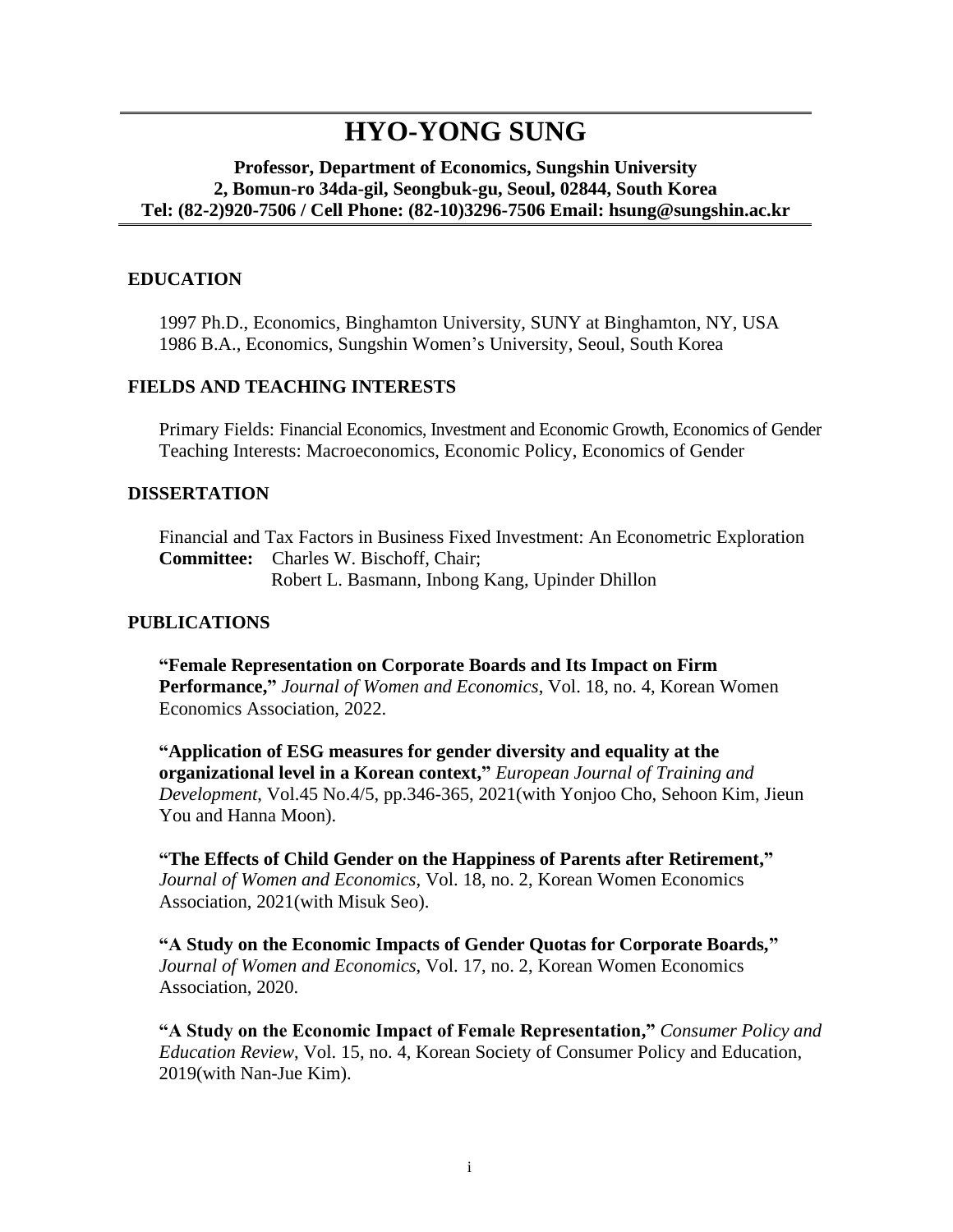**"The Effects of the Business Cycle on Employment Patterns in Korean Firms,"** *Journal of Women and Economics*, Vol. 16, no. 1, Korean Women Economics Association, 2019(with Soo J. Sohn and Eun Joo Hong).

**"The Effects of Housing Wealth on the Economic Activity of the Elderly in Korea,"** *Ordo Economics Journal*, Vol. 21, no. 4, Korea Ordo Economics Association, 2018(with Kyunggon Lee).

**"The Effects of Gender Composition on Job Satisfaction of Female Managers,"** *The Women's Studies*, Vol. 99, no. 4, Korean Women's Development Institute, 2018(with Misuk Seo).

**"The Effect of Basic Pension on Labor Supply,"** *Journal of Korean Public Policy*, Vol. 20, no. 4, Korean Association of Public Policy, 2018(with Kyunggon Lee).

**"The Effects of the Parents' Proximity on the Economic Activity of Married Women in Korea,"** *Ordo Economics Journal*, Vol. 20, no. 3, Korea Ordo Economics Association, 2017(with Kyunggon Lee).

**"The Effect of Time Sharing Among Spouses on Life Satisfaction,"** *Journal of Women and Economics*, Vol. 14, no. 1, Korean Women Economics Association, 2017(with Misuk Seo).

*Economics of Reality*, McGraw-Hill Korea, 2017(with Sejin Min, Mikyung Yun, Sookhee Choi and Hyun-ok Han).

**"The Effects of Job Turnover of Women Managers on Wage and Job Satisfaction in Korea,"** *The Women's Studies*, Vol. 91, no. 2, Korean Women's Development Institute, 2016(with Kyung-Gon Lee).

**"A Comparative Study on Impact of Female and Male Managers' Social Network on Individual Performance: Evidence from Chinese Firms,"** *Journal of Women and Economics*, Vol. 13, no. 2, Korean Women Economics Association, 2016(with Eunhyung Lee).

**"A Study on the Relationship between Culture and Gender-Relations focused on Types of Capitalism,"** *Sungshin Humanities Research*, Vol. 34, Humanities Research Institute, 2016.

**"A Study on the Wage Determinants of Foreign Workers in Korea,"** *Journal of Women and Economics*, Vol. 12, no. 2, Korean Women Economics Association, 2015(with Dong Kwan Kang and Byung-Goo Kang).

**"Analysis on the Determinants of Foreign Workers' Remittances in Korea,"** *Journal of Korean Public Policy*, Vol. 17, no. 1, Korean Association of Public Policy, 2015(with Dong Kwan Kang and Byung-Goo Kang).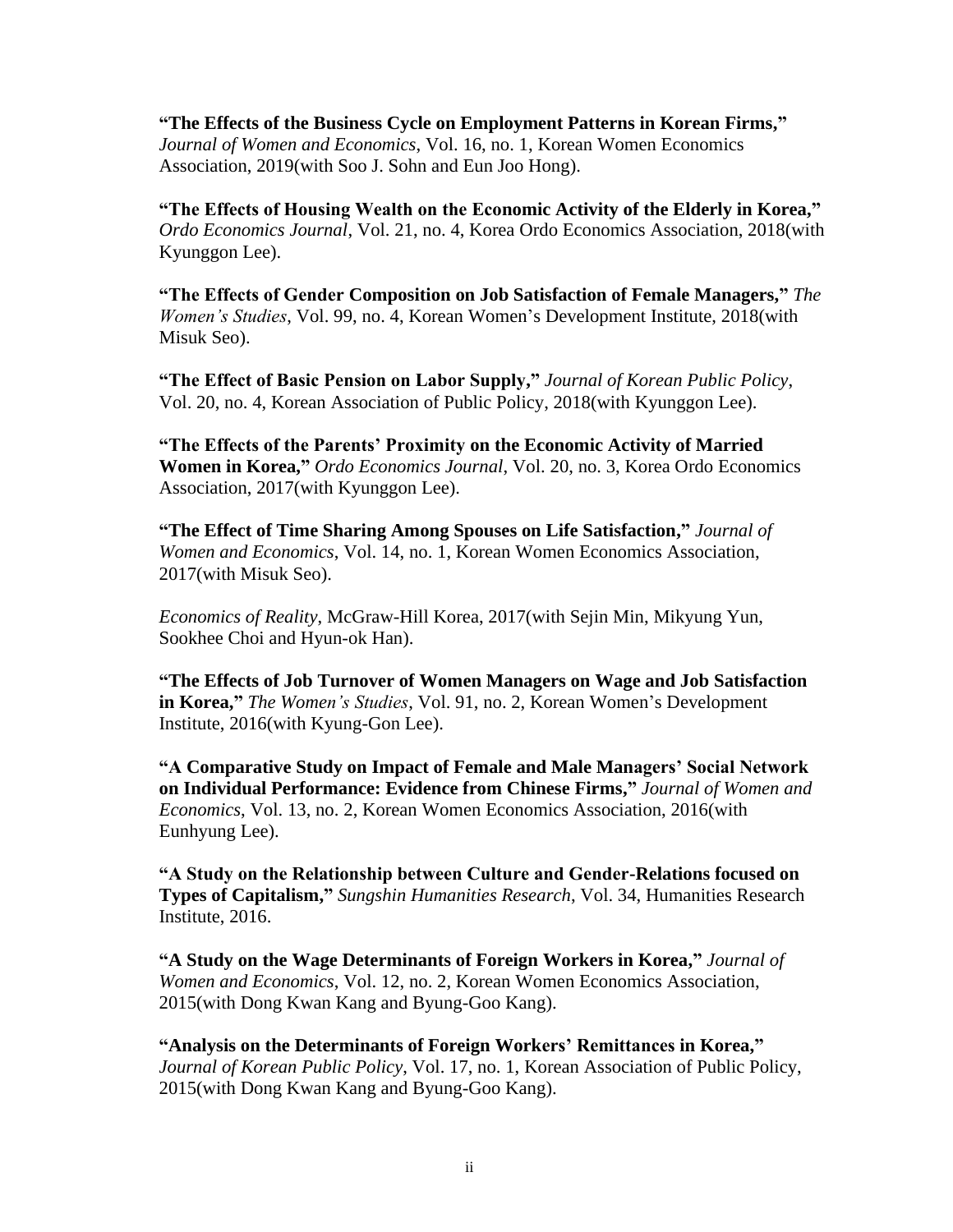**"A Study on the Relationship between Gender Diversity and Economic Development,"** *Ordo Economics Journal*, Vol. 17, no. 4, Korea Ordo Economics Association, 2014.

**"Affirmative Action in Kora: Its Impact on Women's Employment, Corporate Performance and Economic Growth,"** *Journal of Women and Economics*, Vol. 10, no. 2, Korean Women Economics Association, 2013(with Jin Hwa Jung and Hyunsook Kim).

*Challenges and Tasks for Women's Studies in Human Sciences*, Korean Association of Women's Studies, 2013(with Yang-Sun Kim *et al*.).

**"The Effects of Income Tax on Labor Supply by Income Levels,"** *Journal of Korean Public Policy*, Vol. 15, no. 3, Korean Association of Public Policy, 2013(with Byung-Goo Kang).

**"An Empirical Study on the Employment Effects of Corporate Income Tax,"** *Journal of Korean Public Policy*, Vol. 14, no. 4, Korean Association of Public Policy, 2012.

**"Gender Diversity and Corporate Performance: Evidence from HCCPdata in Korea,"** *Journal of Women and Economics*, Vol. 9, no. 1, Korean Women Economics Association, 2012.

**"A Study on Women Economic Policies for Increasing Female Labor Force,"** *Journal of Business and Economic*, Vol. 26, Institute of Business and Economic Research, Inha University, 2012.

**"Female Labor Market on Gender Perspective,"** *Journal of Social Science Studies*, Vol. 10, Korea Women's Research Institute, Sungshin Women's University, 2012.

*Increasing Poverty and the Structure of Labor Market in South Korea*, Seoul Institute of Economic and Social Studies, 2011(with Byung-Hee Lee *et al*.).

*Incentive Strategy for Firms in Affirmative Action*, The Korea Labor Foundation, 2010(with Jin-Hwa Jung, Mikyung Yun and Hyun-Sook Kim).

*Examples of Foreign Counties in Affirmative Action*, KOWIN Center, The Korea Labor Institute, 2010(with Jin-Hwa Jung, Mikyung Yun and Hyun-Sook Kim).

**"A Study of Tax and Fiscal Policies for Gender Equality in Korea,"** *Journal of Korean Public Policy*, Vol. 12, no. 2, Korean Association of Public Policy, 2010.

**"Employment Flexibility and Firm Performance in Korea,"** *Journal of Development Economics*, Vol. 15. no.2, Korea Development Economics Association, 2009(with Si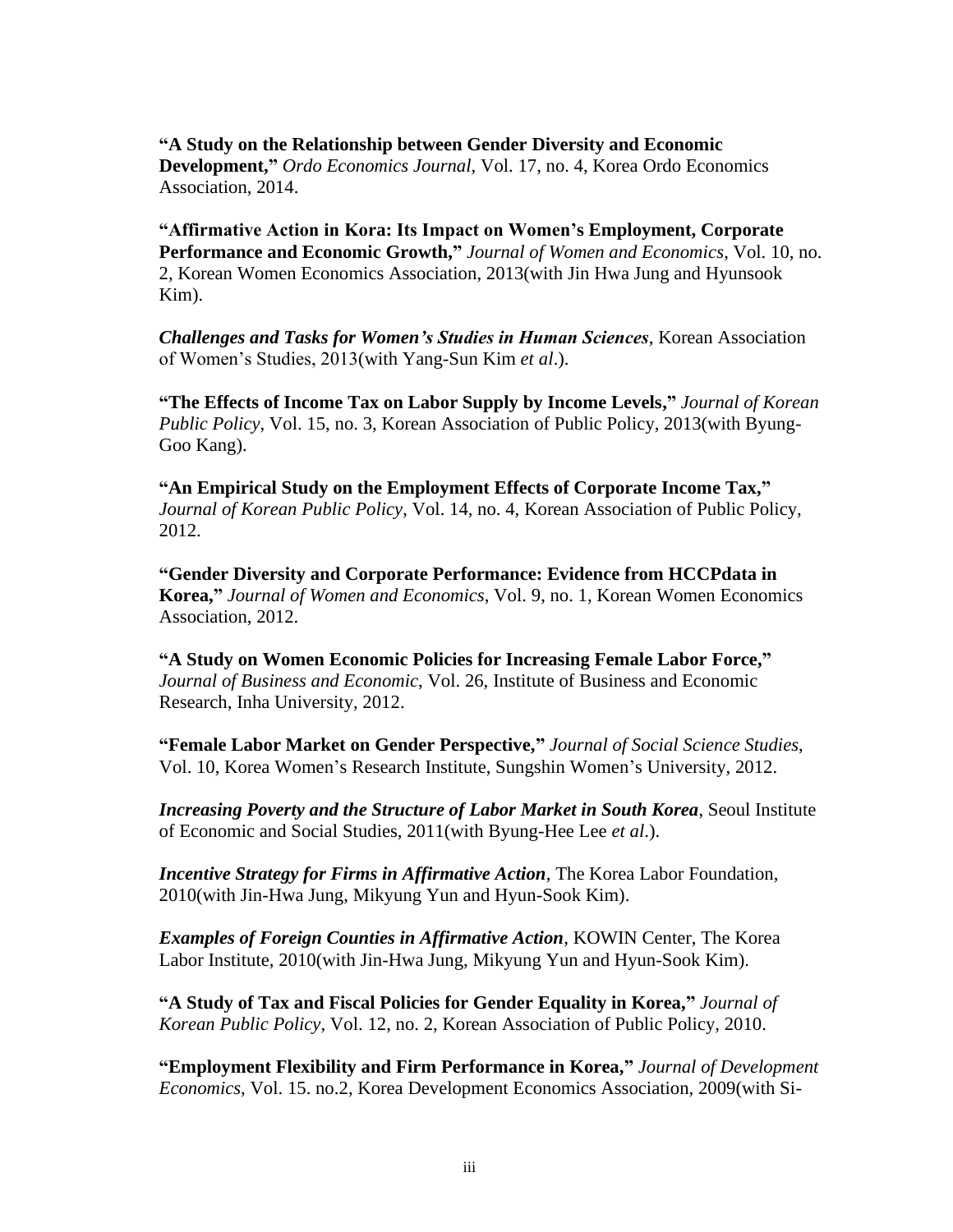Kyoon Lee and Myeong-Su Yun).

**"A Comparison of Distribution Effects of EITC and National Minimum Wage in Korea,"** *Journal of Korean Public Policy*, Vol. 11, no. 3, Korean Association of Public Policy, 2009(with Byung-Goo Kang).

**"The Effect of FDI on Local Economy,"** *Ordo Economics Journal*, Vol. 12, no. 2, Korea Ordo Economics Association, 2009(with Eunkyung Kim).

**"A Study on Corporate Income Tax Policy and Firm Growth,"** *Ordo Economics Journal*, Vol. 11, no. 2, Korea Ordo Economics Association, 2008.

**"Childcare Policy for Female Labor Force Participation in Korea,"** *Journal of Women and Economics*, Vol. 5, no. 2, Korean Women Economics Association, 2008.

**"The Economic Effects of Corporate Income Tax in Korea,"** *Journal of Korean Public Policy*, Vol. 10, no. 3, Korean Association of Public Policy, 2008(with Byung-Goo Kang).

**"The Effects of Corporate Income Tax on Investment Behaviors in Korea,"** *Journal of Korean Public Policy*, Vol. 10, no. 1, Korean Association of Public Policy, 2008(with Byung-Goo Kang)

**"Decomposing Differences in Poverty Incidence between Rural and Urban Areas in Korea,"** *Korean Social Security Studies*, Vol. 24, no. 1, Korean Social Security Association, 2008(with Byung-Goo Kang and Myeong-Su Yun).

**"Review of Childcare Policies in Korea,"** *The Women's Studies*, Vol. 70, Korean Women's Development Institute, 2006.

**"Attracting Inbound FDI and Activating Local Economy focused on Gyeonggi Province,"** *Journal of Korean Public Policy*, Vol. 7, no. 2, Korean Association of Public Policy, 2006.

**"A Study on Productivity and Wage of FDI in Korean Manufacturing Firms,"** *Ordo Economics Journal*, Vol. 7, no. 2, Korea Ordo Economics Association, 2004.

**"A Study on Mobility of FDI Firms in Korea,"** *Ordo Economics Journal*, Vol. 7, no. 1, Korea Ordo Economics Association, 2004.

**"Determinants of Growth in Korean Manufacturing Firms,"** *Journal of Women and Economics*, Vol. 1, no. 1, Korean Women Economics Association, 2004(with Mikyung Yun).

**"A Study on the Determinants of Leaving Non-Employment among Women: Focused on the Comparison between Genders,"** *The Women's Studies*, Vol. 65,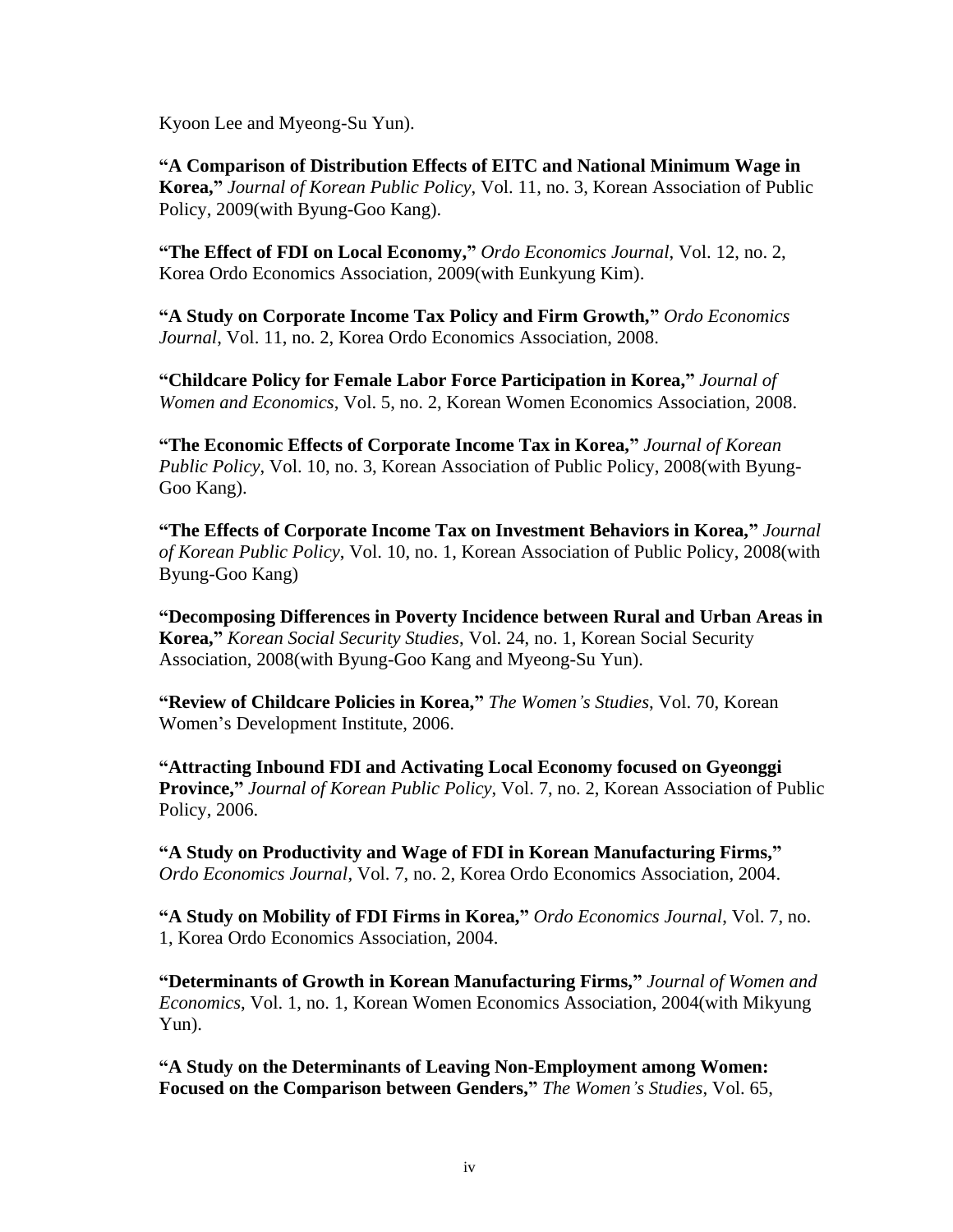Korean Women's Development Institute, 2003(with Minkyoung Kim).

**"Economic Education for Rational Choice,"** *Journal of Economic Education*, Vol. 10, no. 1, Korea Economic Education Society, 2003.

**"A Study on Growth Factors of FDI Firms,"** *Journal of Industrial Organization*, Vol. 11, no. 2, Korea Academic Society of Industrial Organization, 2003.

**"The Effects of Size and Age on Firm Growth: Does Foreign Ownership Matter?,"** *Journal of International Economic Studies*, Vol. 6, no. 1, Korean Institute for International Economic Policy, 2002(with Mikyung Yun).

**"A Study on the Relationship between Capital Cost and Investment Policy: the Empirical Analysis of Korean Manufacturing Firms with Panel Data,"** *Ordo Economics Journal*, Vol. 4, no. 1pp. 153-172, Korea Ordo Economics Association, 2001.

**"Globalization and Investment of Enterprise,"** *Journal of Social Science Studies*, Vol. 14, pp. 83-101, Institute for Social Science Research, Sungshin Women's University, 2001.

**"The Relationship between Firm Size and Firm Growth: Empirical Results for Korean Industries,"** *Journal of Industrial Organization*, Vol. 8, no. 2, pp.71-85, Korean Industrial Organization Association, 2000.

**"A Study on the Mobility of Korean Manufacturing Firms,"** *Ordo Economics Journal*, Vol. 2, pp. 113-138, Korea Ordo Economics Association, 1998

**"The Analysis of the Interest and Tax Effects on Business Fixed Investment Demand,"** Korean Economic Review, Vol. 46 no. 3, pp. 21-42, Korean Economic Association, 1998

**"The Mobility of the 100 Largest Industrial Firms in a Rapidly Growing Economy: the Case of Korea,"** *The Kon-Kuk Journal of Business and Economic Studies*, Vol. 23 no. 1, pp. 227-246, Institute for Business and Economic Business Research, Kon-Kuk University, 1998 (with J.P. Choi)

#### **WORKING PAPERS**

The effect of basic pension on labor supply

An analysis of the effects of low-fertility policies in South Korea

The effects of the role of grandparents on married women's labor force participation in Korea

Elasticities of substitution, capital, malleability, and distributed lag investment function Affirmative Action in Korea: Firm Performance

The Effects of Corporate Income Tax Policy on Firm Growth in OECD Countries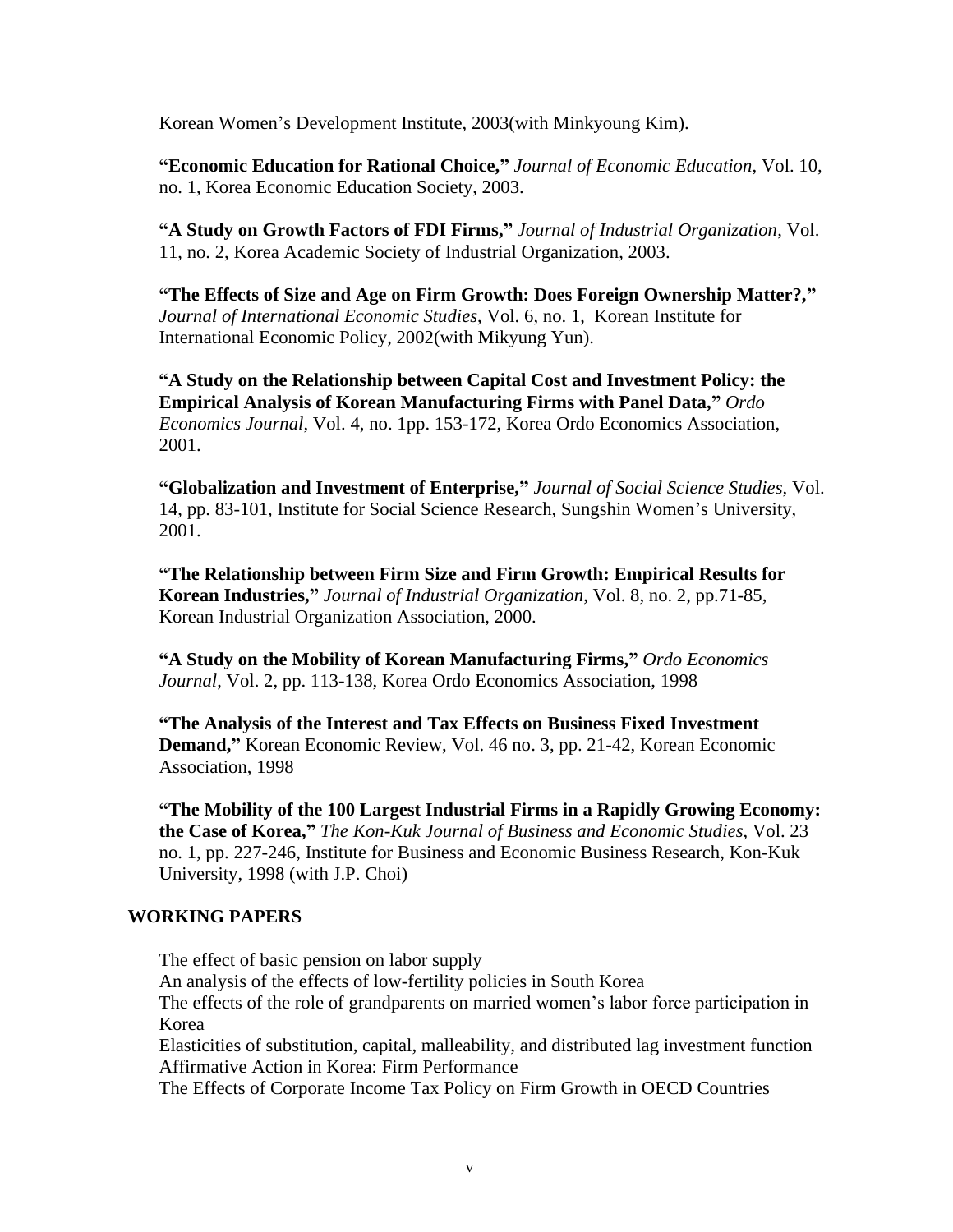#### **PROFESSIONAL EXPERIENCE**

**Director, Sungshin Institute for Gender Studies,** Aug. 2015 – Feb. 2017 **Dean, College of Social Science, Sungshin Women's University,** Sept 2011– Dec. 2013 **Professor, Sungshin Women's University, Seoul, Korea,** March 2010 – present **Associate Professor, Sungshin University, Seoul, Korea,** April 2005 – February 2010 **Assistant Professor, Sungshin University, Seoul, Korea,** March 1999 – March 2005 **Instructor, Seoul Women's University, Seoul, Korea,** Fall 1998 **Computer Consultant-Department of Economics, Binghamton University,** Fall 1994 – Spring 1996, Fall 1997, Spring 1998 **Adjunct Lecturer, Department of Economics, Binghamton University,** Summer 1996 – Fall 1997 Macroeconomic Theory(Summer 1996) Global Economy: International Issues(Fall 1996) Computer Applications for Economics(Fall 1997) **Research Assistant, Department of Economics, Binghamton University,** Spring 1993 – Spring 1994

#### **Interpreter-Korean/English**

Universal Instruments Corporation, Binghamton, NY, April 1993 – January 1997 Served as interpreter for technical training courses, April 1993 – January 1997

## **PROFESSIONAL ASSOCIATIONS**

**Member & Advisor, The President's National Economic Advisory Council,** Aug.  $2021$  – present **Auditor, Board of Directors, Women Corporate Directors,** Feb. 2021 – present **Member & Advisor, Infrastructure Management Committee, Ministry of Land, Infrastructure and Transport,** Dec. 2020 – present **Member & Advisor, Fiscal Performance Evaluation Committee, Ministry of Economy and Finance,** Dec. 2020 – present **Member & Advisor, Gyeonggi-do Regulatory Reform Committee**, Sept 2019 – present **Member & Advisor, Urban Development Committee, Ministry of Land, Infrastructure and Transport,** Dec. 2018 – present **Member & Advisor, Committee for Public-Private Partnership, Ministry of Economy and Finance,** Dec. 2018 – present **Non-Executive Director, Member of the Board, Kiwoom Securities Co., Ltd.**  Mar. 2018 – Mar. 2021 **Member & Advisor, Finance and Statistics Expert Committee, Social Security Committee,** Dec. 2017 – 2018 **Non-Executive Director, Member of the Board, Industrial Bank of Korea,**  Dec. 2014 – Feb. 2018 **Board Member, Board of Directors, Women Corporate Directors,**  Sept. 2016 – July 2019